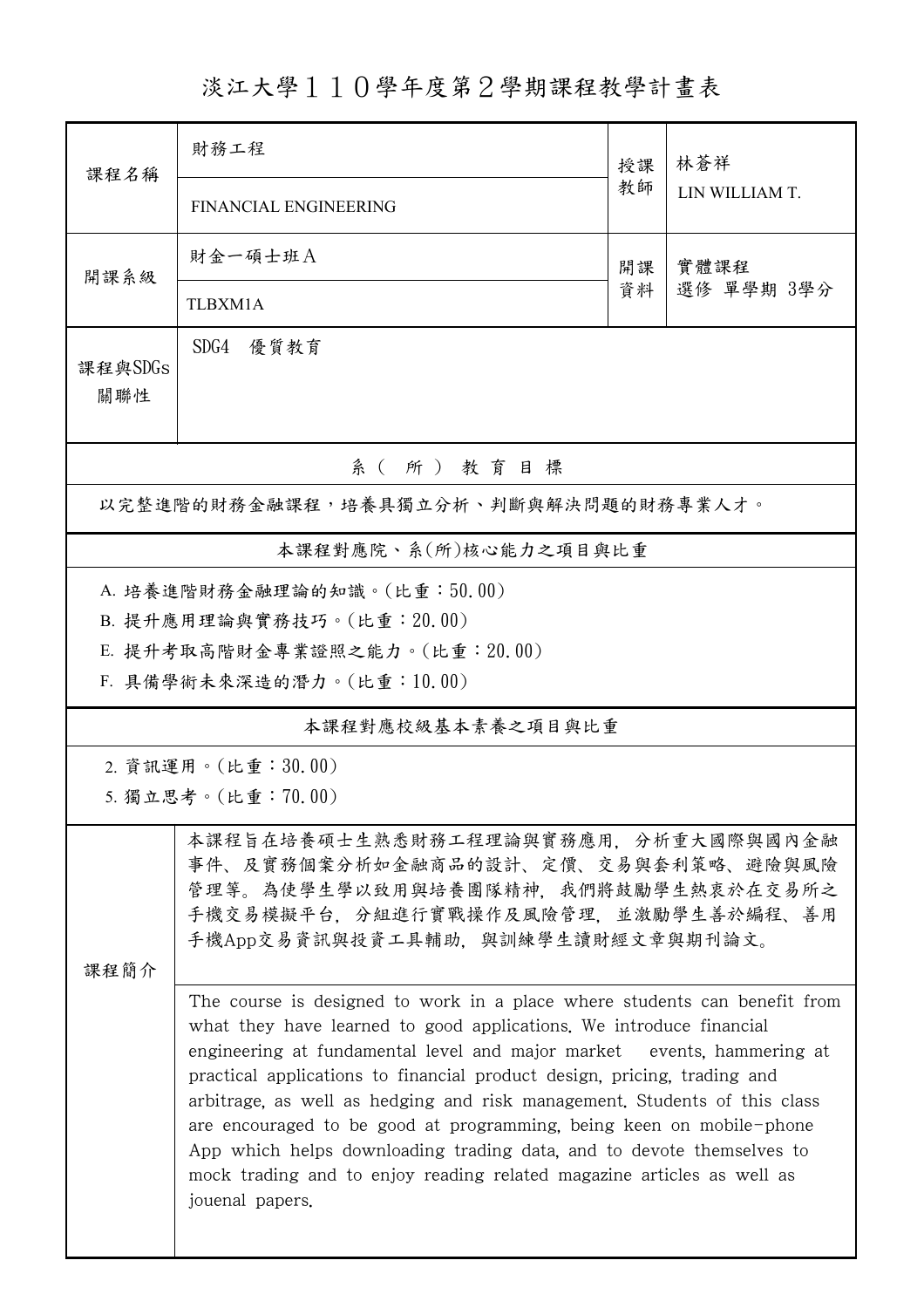## 本課程教學目標與認知、情意、技能目標之對應

將課程教學目標分別對應「認知(Cognitive)」、「情意(Affective)」與「技能(Psychomotor)」 的各目標類型。

一、認知(Cognitive):著重在該科目的事實、概念、程序、後設認知等各類知識之學習。

二、情意(Affective):著重在該科目的興趣、倫理、態度、信念、價值觀等之學習。

三、技能(Psychomotor):著重在該科目的肢體動作或技術操作之學習。

| 序<br>號         | 教學目標(中文)                   |                                                    |                             | 教學目標(英文)                                         |                               |  |  |  |
|----------------|----------------------------|----------------------------------------------------|-----------------------------|--------------------------------------------------|-------------------------------|--|--|--|
| 1              | 培養進階財務金融理論的知識              |                                                    |                             | Cognitive                                        |                               |  |  |  |
| $\overline{2}$ | 培養進階財務金融理論與實務操作            |                                                    |                             | Cultivate advanced financial theory and practice |                               |  |  |  |
|                |                            |                                                    |                             | 教學目標之目標類型、核心能力、基本素養教學方法與評量方式                     |                               |  |  |  |
| 序號             | 目標類型                       | 院、系(所)<br>核心能力                                     | 校級<br>基本素養                  | 教學方法                                             | 評量方式                          |  |  |  |
| 1              | 認知                         | <b>ABEF</b>                                        | 25                          | 講述、討論                                            | 測驗、討論(含課<br>堂、線上)             |  |  |  |
| $\overline{2}$ | 認知                         | AB                                                 | 25                          | 講述、討論                                            | 討論(含課堂、線<br>上)、報告(含口頭、書<br>面) |  |  |  |
|                | 授課進度表                      |                                                    |                             |                                                  |                               |  |  |  |
| 週<br>次         | 日期起訖                       |                                                    |                             | 內 容 (Subject/Topics)                             | 備註                            |  |  |  |
|                | $111/02/21$ ~<br>111/02/25 | 課程大綱說明、簡介美國及EU市場沿革及高頻交易                            |                             |                                                  |                               |  |  |  |
| $\overline{2}$ | $111/02/28$ ~<br>111/03/04 | 市場風險參數Greeks理論及應用                                  |                             |                                                  |                               |  |  |  |
| 3              | $111/03/07$ ~<br>111/03/11 | Binomial tree method(1):近似求解法原理                    |                             |                                                  |                               |  |  |  |
| $\overline{4}$ | $111/03/14$ ~<br>111/03/18 | volatility-smile曲線及套利應用                            |                             |                                                  |                               |  |  |  |
| 5              | $111/03/21$ ~<br>111/03/25 | 委託單搓合原理及下單策略                                       |                             |                                                  |                               |  |  |  |
| 6              | $111/03/28$ ~<br>111/04/01 | Variance& Covariance的兩個計量模型與應用                     |                             |                                                  |                               |  |  |  |
| 7              | $111/04/04$ ~<br>111/04/08 | Value at Risk原理(1)                                 |                             |                                                  |                               |  |  |  |
| 8              | $111/04/11$ ~<br>111/04/15 | Value at Risk(2. 講義補充)                             |                             |                                                  |                               |  |  |  |
| 9              | $111/04/18$ ~<br>111/04/22 |                                                    | Swaps理論 實務應用及個案分析(Hull 第七章) |                                                  |                               |  |  |  |
| 10             | $111/04/25$ ~<br>111/04/29 | 期中考                                                |                             |                                                  |                               |  |  |  |
| 11             | $111/05/02$ ~<br>111/05/06 | Binomial-tree method $(2)$ & Trinomial-tree method |                             |                                                  |                               |  |  |  |
|                |                            |                                                    |                             |                                                  |                               |  |  |  |